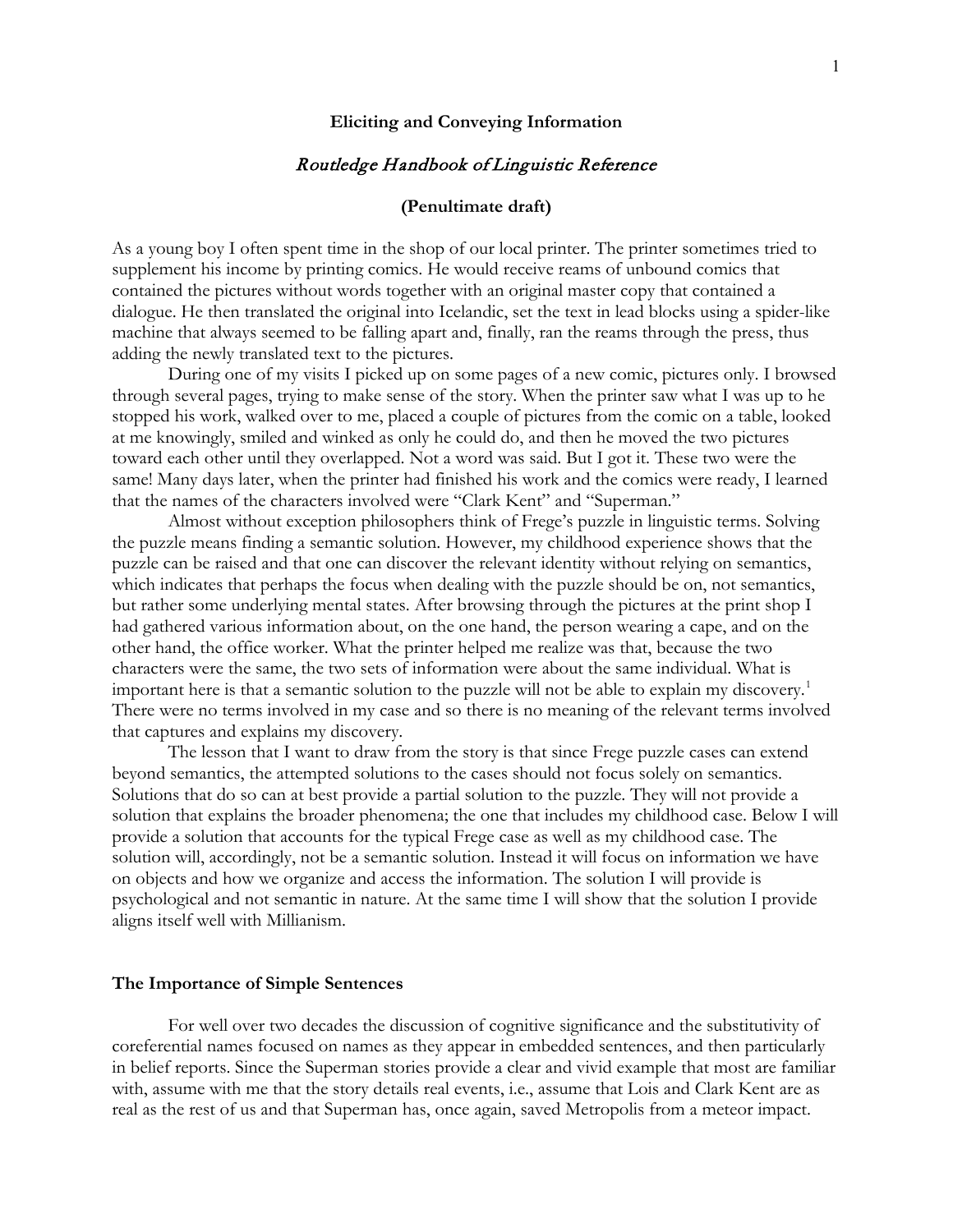How, then, can we explain Lois assenting to (2) and not to (1), given that that "Clark Kent" and "Superman" refer to the same person?

1. Lois believes that Clark Kent saved the city.

2. Lois believes that Superman saved the city.

There is no denying that we do have anti-substitution intuitions when it comes to sentences like the ones above. How do we explain those intuitions? Those who accept a Frege-like semantic view can explain the anti-substitution intuition by arguing that the embedded sentences express different propositions. But those who accept direct reference generally cannot resort to that kind of a solution, since the direct reference theorists generally accept the view that the semantic meaning of a name is just the object named. It is particularly difficult to account for the anti-substitution intuition if one is a Millian, as I am, as the Millian further assumes that names only contribute their referents to propositions expressed by simple sentences in which they occur, that the resulting proposition is a singular proposition that can be represented as an ordered pair of an object and a property, and that embedded simple sentences express the same proposition as when not embedded.<sup>[2](#page-11-1)</sup> Given this,

3. Clark Kent saved the city

and

4. Superman saved the city

express the same proposition that can be represented as

<Clark Kent, saving the city>.

Further, the embedded sentences in (1) and (2) express the same proposition and so (1) and (2) have the same truth value.

There are good reasons to believe that the attention given to embedded sentences was to a large degree misplaced. In the introduction to *Naming and Necessity* Kripke pointed out that he never intended to argue for a doctrine of universal substitutivity of proper names. He pointed out that the sentence "Hesperus is Phosphorus" can sometimes be used to raise an empirical issue while "Hesperus is Hesperus" cannot be used in the same way. Sentences expressing identity that are not embedded, simple sentences, resist substitution as well as do sentences embedded in attitude contexts. That is, our intuitions about substitutions are not limited to embedded sentences. But our anti-substitution intuitions are not limited to simple sentences expressing identity. Chances are that people will resist substitution in (3) and (4), as well as in (5) and (6)

5. Clark Kent is Clark Kent.

6. Clark Kent is Superman.

I believe that an approach that treats simple sentences and belief reports as raising fundamentally different problems, is mistaken. Instead, I believe that the preferred way to deal with substitution problems is to view substitution in simple sentences and embedded sentences as raising the same problem, in which case we should be able to find a unified solution. We have intuitions that tell us that we cannot substitute freely in simple sentences, and we have intuitions that tell us that we cannot substitute freely in belief contexts. I believe that the same intuitions are at work in both instances and the same kind of an explanation of these intuitions should apply to both cases. The solution that I will present focuses on singular propositions and ways of believing them and it embraces Millianism. I will try to honor our pre-theoretic intuitions against free substitutions and at the same time agree with the Millian view that truth value is preserved when substituting coreferential names, both in simple sentences and in belief reports. The key move in accomplishing this is to distinguish what our intuitions are working with: semantics or information. Once we recognize that our intuitions are working on two levels, namely with information and with semantics, we can provide an account that recognizes both the Millian view that substitution preserves truth value and our uneasiness with substitutions. The idea that we can believe singular propositions in different ways is, I believe, fundamentally sound. But it is possible to advance this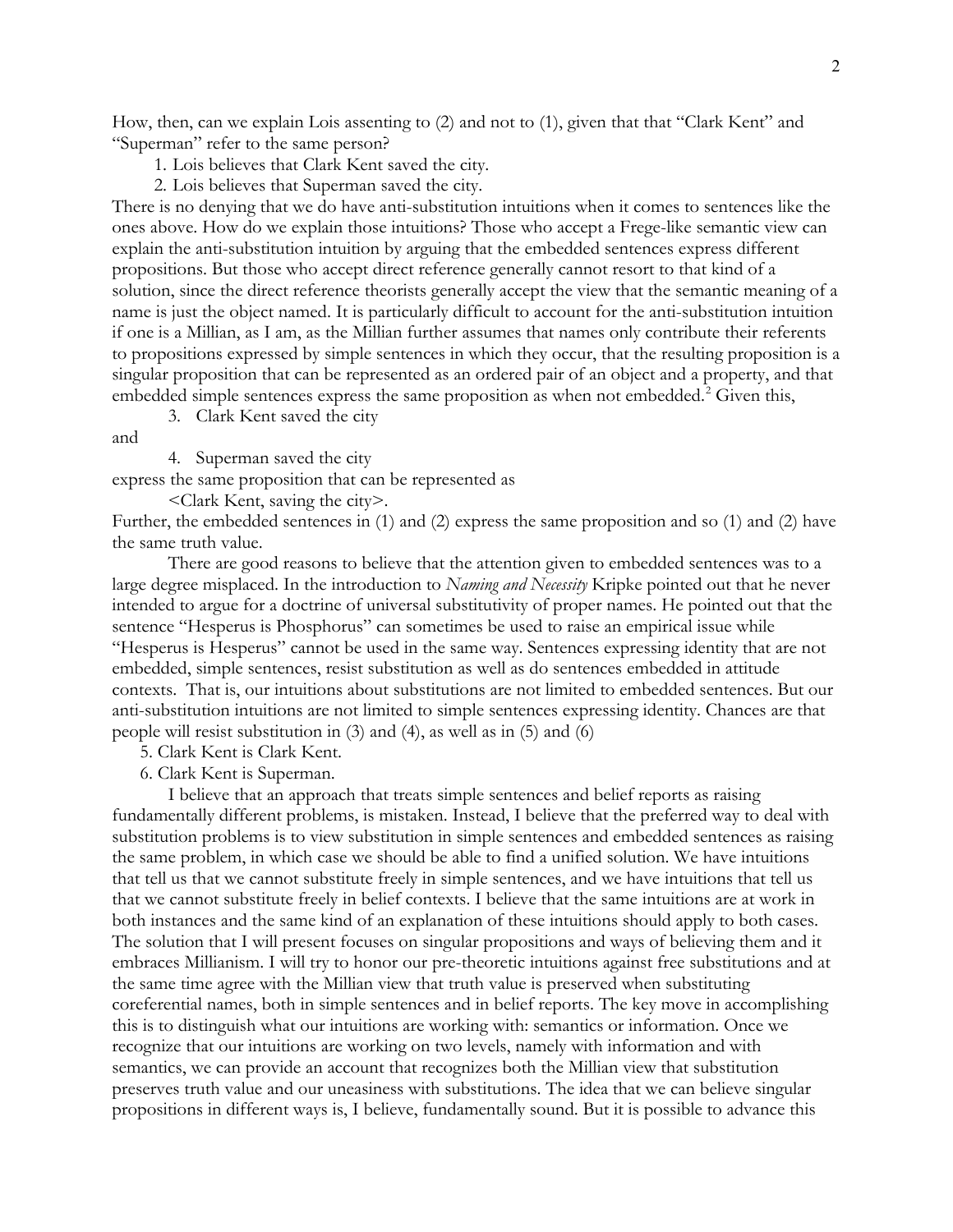basic idea in various ways or tell different stories about how one can believe singular propositions in different ways. The story I will tell will not focus on a semantic solution, and it will not rely on one systematically mistaking one proposition for another, i.e., it will not be a story about pragmatic implicature. Instead, it will be a psychological story about how we represent objects and elicit information about objects when so prompted. But before I tell my story I will look at an account developed by David Braun and Jennifer Saul.

### **Braun and Saul's Mistaken Evaluation.**

David Braun and Jennifer M. Saul have, independently as well as together, presented an attractive account of beliefs of simple sentences. [3](#page-11-2) The crux of their view is that substitution failures are ultimately to be explained as *mistaken evaluations*. While I do like some aspects of their account, I will argue that the mistaken evaluation view does not work because it does not adequately account for our anti-substitution intuitions.

Braun and Saul develop a view that does not rely on pragmatic implicature. [4](#page-11-3) Consider the following sentences:

- 7. Superman leaps more tall buildings than Clark Kent.
- 8. Superman leaps more tall buildings than Superman.

It appears that (7) is true while (8) is false. Braun and Saul suggest that one may maintain two cognitively separated sets of beliefs, or pools of information, about Clark Kent, one which is associated with the name "Superman" and another which is associated with the name "Clark Kent," and that these sets attribute different properties to Superman/Kent, and affect how one believes propositions containing Clark Kent. Braun and Saul write,

These two pools of information attribute different properties to Superman/Clark. For instance, the 'Superman' pool attributes to him the property of leaping tall buildings, while the 'Clark' pool does not. You also associate different images with the two names. When you *quickly* evaluated the proposition semantically expressed by [7], your pools of information and images appeared to you to support that proposition's truth. Therefore, you judged that [7] was true. You did not pause to consider the identity [Superman is Clark Kent] long enough to notice its logical consequences. Or, if you did, you erred in not considering this good reason to alter your original judgment.<sup>[5](#page-11-4)</sup>

Braun and Saul imply here that an enlightened speaker, one who knows that Superman is Clark Kent, and one who is attentive, would see, and accept, that both (7) and (8) express falsehood. By the same token, an enlightened and attentive speaker should accept that both (3) and (4) express truth, given that she knows that Superman has prevented the destruction of her city. Our standard intuitions about sentences like (3) and (4), and (7) and (8), are incorrect, they claim.

Saul develops the Braun-Saul view further in her *Simple Sentences, Substitution, and Intuition*. [6](#page-11-5) There she argues that we have a reason to believe that a subject often stores information about an individual in different nodes or folders when learning about an individual that is presented in different ways. So, why is it then that we tend to have the intuition that (7) is true? Saul's answer is that we fail to reflect on the identity of Superman and Clark Kent and hence do not integrate the information about Superman and Clark Kent. Since we have good reasons for not reflecting on the identity and not making the relevant inferences, we don't do so. Hence, Saul concludes, we take (7) to be true.<sup>[7](#page-11-6)</sup>

But what if we are aware of the relevant identity and do reflect upon it and still don't realize that (7) and (8) must have the same truth value? Saul's answer is that even if we reflect upon the double life of Clark Kent that does not mean that we make all the inferences that one can make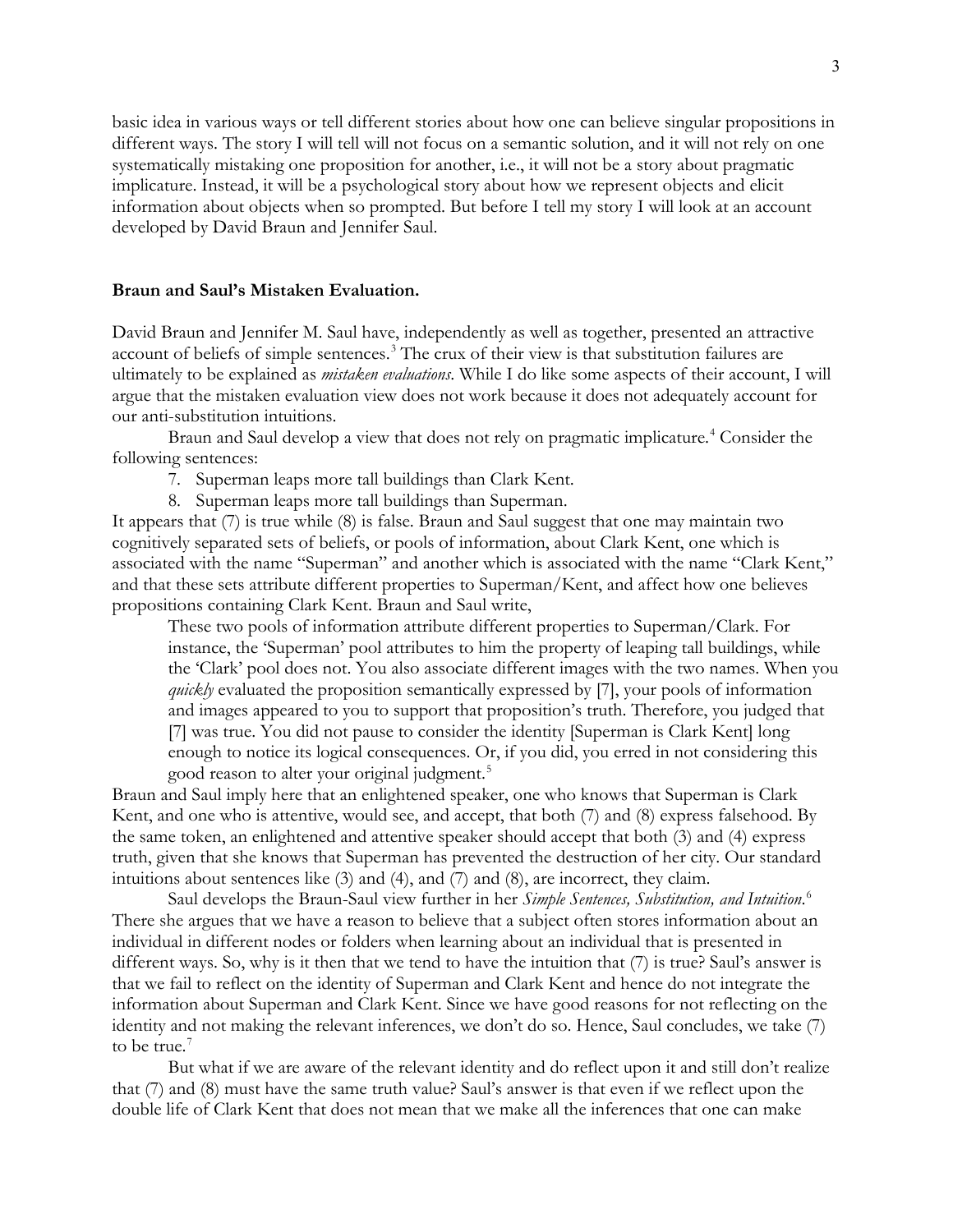about him. Saul provides several possible explanations for this failure to make the relevant inferences. We might simply fail to make some of the inferences, just as students sometimes fail to make simple inferences. Or, it might be the case that we are more convinced of the truth and falsity of the relevant statements than the inference that shows that both have the same truth value. Or, it might be the case that one has greater confidence in one's truth-conditional judgments than one's inference making.<sup>[8](#page-12-0)</sup> So, the fundamental answer that Saul provides for our reluctance to freely substitute coreferential names in simple sentences remains the same as before; we fail to make the relevant inferences.

Saul further emphasizes her view that our intuitions against substitution depend on us failing to make the relevant inferences when she suggests an explanation as to why we speak the way we do. We do utter sentences such as

9. Shostakovich always signaled his connections to the classical traditions of St Petersburg, even if he was forced to live in Leningrad.

Someone who utters (9) may be aware of the identity in question, namely that St Petersburg is Leningrad, and so it is not lack of awareness of the relevant identity that explains this utterance. In fact, the speaker might take herself to be communicating something true and relevant. The speaker seems to be communicating a contrast between living in St Petersburg and Leningrad. However, if St Petersburg is Leningrad there cannot be such contrast. Presumably, the speaker would never utter  $(10).$ 

10. Shostakovich always signaled his connections to the classical traditions of Leningrad, even if he was forced to live in Leningrad.

So how can we explain that a speaker who is aware of the identity of St Petersburg and Leningrad utters (9) while she would never utter (10)? Here is Saul's answer.

The answer is simple. Sometimes, as argued earlier in this chapter, enlightened speakers well aware of particular identities will fail to make all the inferences that they could from the relevant identity claims…The utterer of [9] knows that St Petersburg is Leningrad, and indeed reflects on this at the time that he utters [9]. Nonetheless, he may think that [9] is true, and not odd. This is because he simply doesn't use his knowledge of the identity in question to infer from [[9](#page-12-1)] to [10], which might give him pause.<sup>9</sup>

Surely an unenlightened speaker could utter something like (9). However, Saul retains the primary explanation of the Braun-Saul view when she argues that an enlightened speaker would only utter something like (9) if he fails to make the relevant inferences.

Contrary to Braun and Saul, I will argue that even the enlightened speaker who makes all the relevant inferences could still have a good reason to utter something like (9), and still have a good reason not to freely substitute in simple sentences. That is, I will maintain that truth value is preserved with the substitution but that nevertheless our anti-substitution intuitions should be respected. I will therefore present a view that is strongly opposed to Saul when she writes "If…I decide that Naïve Millianism is right, I will have good reason to believe that substitution of coreferential names always succeeds—in any context."[10](#page-12-2)

The Millian needs to tell a story that accounts for how (5) and (6), and (7) and (8), respectively, express the same propositions that, consequently, have the same truth value, while explaining how we rightly have strong anti-substitution intuitions, even when enlightened about the relevant identity. It is such a story that I will tell. The story will rely on a distinction between

a. the proposition expressed by a sentence, and

b. the information conveyed and/or elicited by a sentence expressing the proposition. The proposition expressed by a sentence is a function of the semantic value of its components and so a study of (a) is a study in semantics. But often two sentences that express the same proposition nevertheless convey and/or elicit very different information. Sometimes the difference in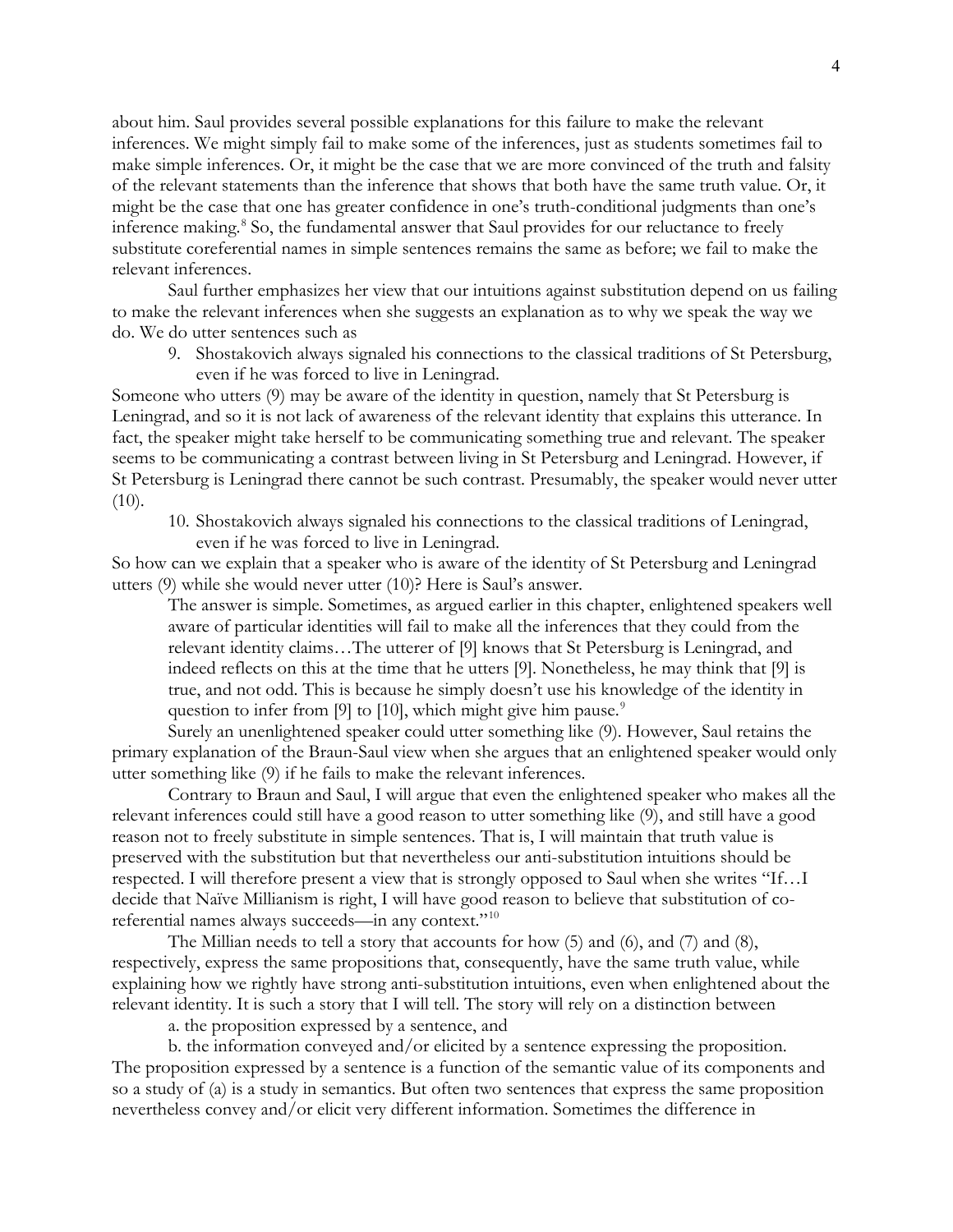information between two sentences is due to pragmatic implicature, [11](#page-12-3) but my concern is not with those, as we can provide an account of different information conveyed or elicited without resorting to pragmatic implicature. Instead we can rely on how different sentences convey different information to or elicit different information from the audience depending on how she organizes information. For example, (3) and (4) express the same propositions and so I cannot claim that (3) expresses a false proposition. However, if I tell someone that Clark Kent saved the city, using the sentence "Clark Kent saved the city," then that certainly conveys the wrong and misleading information that he did so in his Clark Kent outfit and not in his Superman outfit.

I believe that the basic explanation that Braun and Saul provide of our semantic intuitions is a good one. However, I do not believe that their account adequately explains why we have antisubstitution intuitions. That is, I do not believe that the source of the problem and what lies behind our anti-substitution intuitions is mistaken evaluation. Even when I am informed about the relevant identity, that is, even when I am in the know, and consider the relevant statements and the relevant identity there is still something that gnaws at me. Even when I know that Superman is Clark Kent there is still this lurking feeling when I consider the relevant statements, a feeling that I share with Fregeans and many neo-Russellians, that we cannot freely substitute coreferential names. Even though I understand the semantic machinery that underlies names and that allows me to claim that truth value is preserved, my intuitions still have me resist substitution and so there is a reason to believe that there is *something else* at work, something beyond semantics, that makes me resist substitution.

#### **Mental Files and Information Webs.**

It is plausible to maintain that we file information away in our minds and that we normally organize information about individuals so that different pieces of information about what we take to be the same individual are kept together in a single file.<sup>[12](#page-12-4)</sup> Several philosophers have used the analogy of a file, including my former self, suggesting that it provides a plausible explanatory account of how information is stored. However, there are reasons to believe that not everything in a file is equally salient. Some pieces of information are more salient than other pieces of information, and thus more readily recalled when one thinks about the relevant object. A web analogy, much like Quine's web of belief, captures the idea that some pieces of information are more central than other pieces of information, and that some pieces of information are therefore more stable and more readily evoked than other. For example, it is likely that central to most people's web for Superman is that he is very fast, wears a cape, can fly, and is very strong. It is less important to most that his given name is "Kal El," and still less important that his father's name was "Jor-L." Accordingly, that information is likely to be less central in the information web and hence less likely to be recalled when one thinks about Superman.

It is plausible to assume that in typical cases I form a file about what I take to be a new and unique object and then place information that I take to be of the object in the file. However, unlike many, I view the file metaphor as being just that, a metaphor. I am not granting a special metaphysical status to files. Instead, using the file metaphor is a convenient way of talking about us clustering information together. Also, unlike, e.g., Recanati, I am not assigning semantic values to files. For Recanati files refer and names derive their reference from the files they are associated with. On the account that I provide names are the primary referring items. However, we do use names as one of several ways to access the files they are associated with. And finally, unlike Recanati, I do not require subjects to stand in a special epistemic relationship, an ER relation, to an object the file is of. I see no difficulties in one having mental files of Santa Claus and Minnie Mouse without being able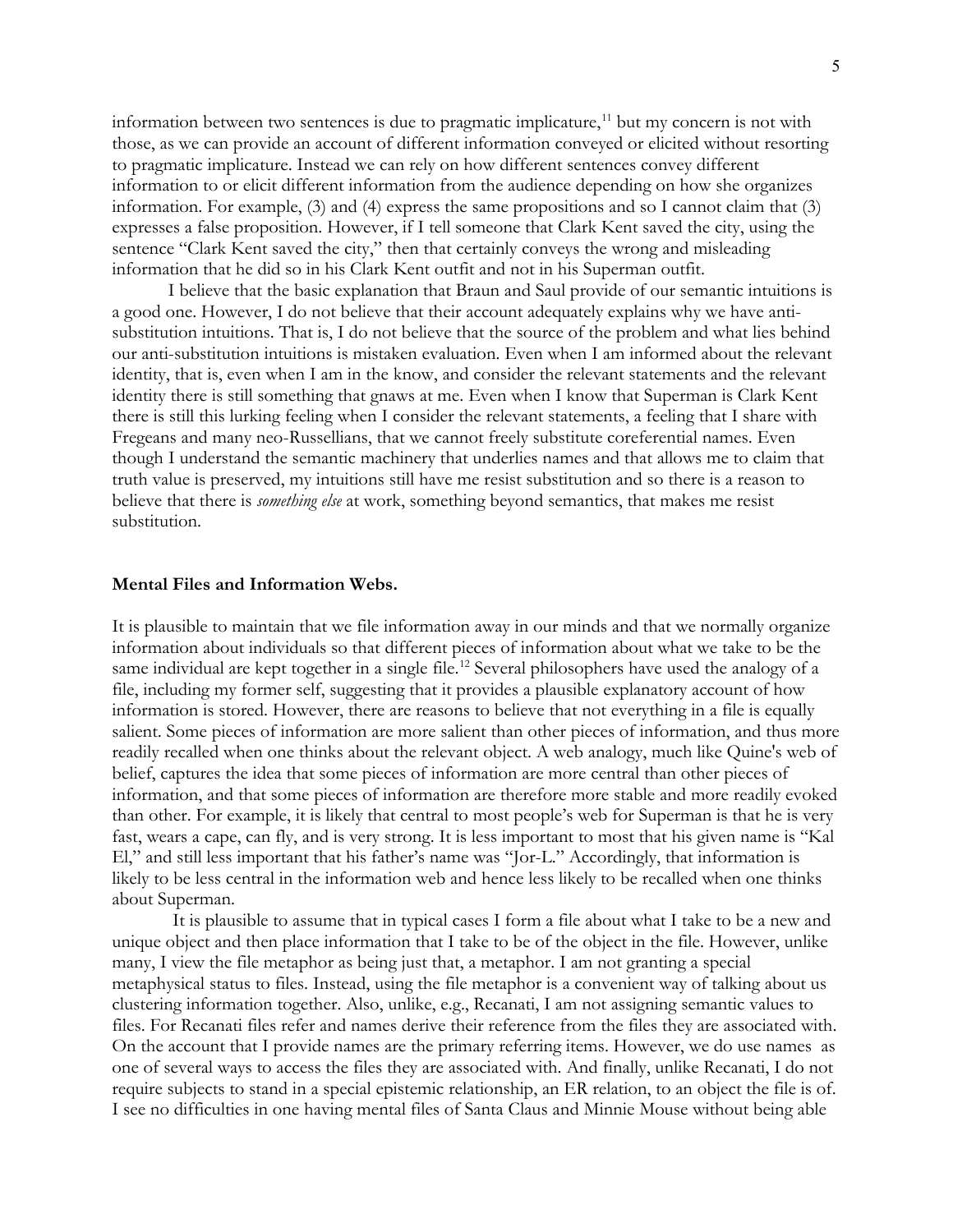to stand in an ER relation to them, as one can clearly have a wealth of information about these characters.

When my daughter was born, I already had a file in place for her, namely what we might call my Dagny file. When I had my son, I formed my Atli file. In the years since then, I have gathered all kinds of information in the two files. Some information is represented linguistically, either as predicates or propositions. Other information is not couched in linguistic form but rather in imagistic forms or non-linguistic form. I can recall vividly and see it in my mind's eye, much like if I was watching a film or a snapshot, how the kids ran around when younger, how they looked on a soccer field, and how they looked when sleeping in their beds. I can of course describe my mental episodes when I recall these moments, but I recall them not as propositions but rather as images.<sup>[13](#page-12-5)</sup> In some cases, I can vividly recall scent and mood from certain events in their lives and so the files have a varied and, sometimes a vast amount of information. While my children's' elementary school teachers are likely to have files with information about my kids, the information that they have will be very different from what I have. One reason for that is more limited access to my kids than I had. Another reason is that the teachers are likely to focus on different aspects of my kids looks and behavior than do I, and they are likely to have a different view of what is important, and so they will gather different information and organize it in a different way than do I.

Generally, if we mistake a person's identity in such way that we take one person to be two, such as when I do not recognize a student in my class when I see him working the cash register at a local store, then I form two files for the person. In this case, one will contain information about the person as a student, and the other will contain information about him as a store clerk. When I later find out that they are the same person, I will combine the two files into one. But there are instances when we do not combine files when discovering the identity in question.

Suppose that I have one file about Clark Kent as Clark Kent and a second file about Clark Kent as Superman. If I now discover the identity of Clark Kent/Superman, then I will likely retain my two files. There are several reasons why I might do this. Suppose that I initially formed two files because I thought I was dealing with two individuals and then later find out that they are one. One reason I might keep the files separated after the discovery of the identity is that most people do not know about the identity of Superman and Clark Kent. If I combine the two files and all that is in them, then it is likely that my future communication with others about Superman/Clark Kent would be confusing and fraught with misunderstandings. If I, because I have combined the information in the two files, indicate in conversation that Clark Kent, using the name "Clark Kent," is strong and faster than a speeding train, then it is likely that my respondent will be lost, as she has no such information in her Clark Kent file and, in fact, what I am saying contradicts many of what is likely to be the central information in her Clark Kent file.

Second, I might know about the relevant identity of Superman/Clark Kent from the time I first encounter Clark Kent and nevertheless form two files about him and file information accordingly. The reason for me doing so might be the same as above: avoiding confusion in communication.

Third, if someone is developing or has developed a persona that is significantly different from the one he/she normally displays, then a new file might be useful and even necessary to avoid misunderstandings and miscommunications. For example, when attending a performance by David Bowie, I expect one type of show and music. If, on the other hand, I were to attend a performance by Ziggy Stardust, then I expect a different type of a show and for the most part a different style of music than would be performed at a Bowie concert. The personas are different enough so that one has very different expectations about a Ziggy concert than one has of a Bowie concert. Hence, it is often useful to keep files of different personas separated even though one knows that they are of the same object. Accordingly, if we have good reasons to keep files separate even if we know the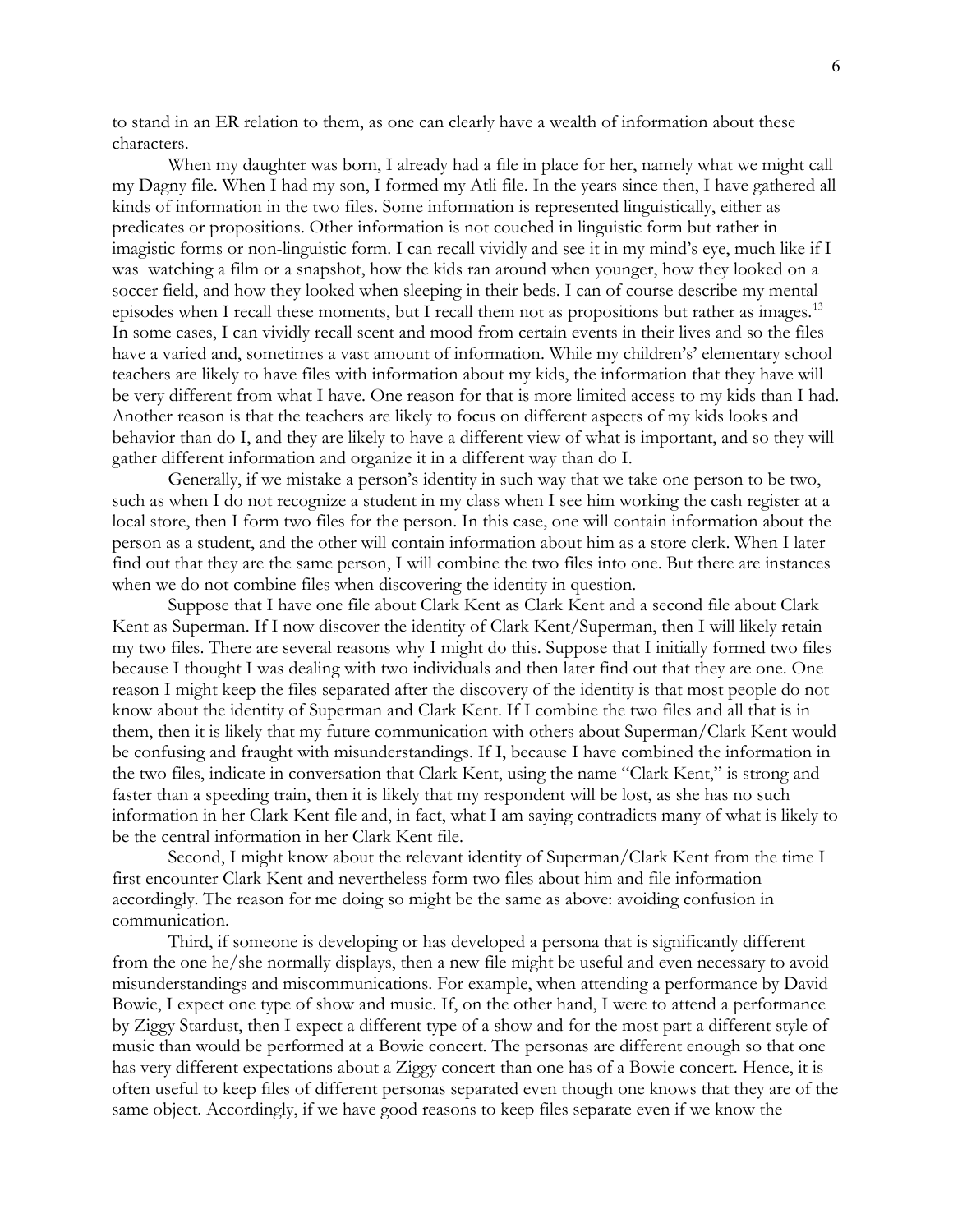relevant identity, then we are hesitant to make inferences that result from combining the two files, as the results of such inferences are likely to be misleading. For example, if I know that I should expect a glam show at a Ziggy concert, it would be misleading to conclude that I should expect a glam show at a Bowie concert, even though I know the relevant identity. One of the reasons for keeping the Bowie file and the Ziggy file separated is the fact that the two put on very different shows.

Given that there are many reasons to keep more than one file about someone, even when the identity in question is known, we need to revisit why it is that we form a file about an object. Earlier I claimed that we file information of what we take to be the same individual or object in a single file. That now must be amended.

We file information about what we take to be the same individual or object in a single file *except* if that individual develops personas or displays aspects so different from his or its usual self that we expect significantly different looks and/or behavior from that persona/aspect than we do from his, hers, or its usual self.

Similarly, when we discover the identity of a person or object that we had taken to be two (or more) persons or object and thus had created two (or more) files, then we tend to combine the information in the files *unless* the personas or objects are so different that we expect significantly different looks and/or behavior from them.

# **Accessing Files.**

I suggest that the file I have about an individual can be accessed by a marker. A marker directs one's thought to where information about the relevant individual or object is stored and so allows one to deposit or retrieve information about that individual or object. A marker can be a name, a description, scent, a picture, or a representation that we associate with a file in a given context. For example, the name "Superman" is a marker for a Superman file as is "The Man of Steal," and as is a picture or an image of the flying superhero. Similarly, the name "Clark Kent" is a marker for my Clark Kent file and so when I see or hear the name my thoughts are directed to the Clark Kent file. So, when I hear or see a sentence containing the name "Clark Kent," then that directs me to the appropriate file and information is added to or elicited from the Clark Kent file, and similarly, when I see or hear a sentence containing the name "Superman," then information is added to or elicited from the Superman file. Similarly, when I see a picture of Superman, then that directs me to my Superman file and not to my Clark Kent file. Typically, the information that is most pertinent in a file represents the most prominent features of the person or object, and it is the information that is most readily accessible and so is the information that is most easily elicited. Accordingly, when, for example, a conversation about Clark Kent prompts me to recall something about him, then some of his most prominent features are most likely to be elicited. The drab bespectacled reporter comes to mind as the drab bespectacled reporter, while his tie color or shoe size, the more peripheral information that is less salient, is less likely to be brought up.

The information elicited from a file determines how I represent the object in the proposition believed and thus determines to a large extent how I believe the proposition. It is therefore of great importance how a proposition is presented to me. Since the names "Clark Kent" and "Superman" are markers for different files, it makes a big difference whether a proposition containing Clark Kent as a constituent is presented to me with a sentence that contains "Clark Kent" or a sentence that contains "Superman." If the sentence contains "Clark Kent," then I am directed to my Clark Kent file, and if it contains "Superman," then I am directed to my Superman file. Accordingly, if someone tells me that Superman saved the city, then "Superman" elicits information from my Superman file, and I believe the proposition expressed accordingly. However, if someone tells me that Clark Kent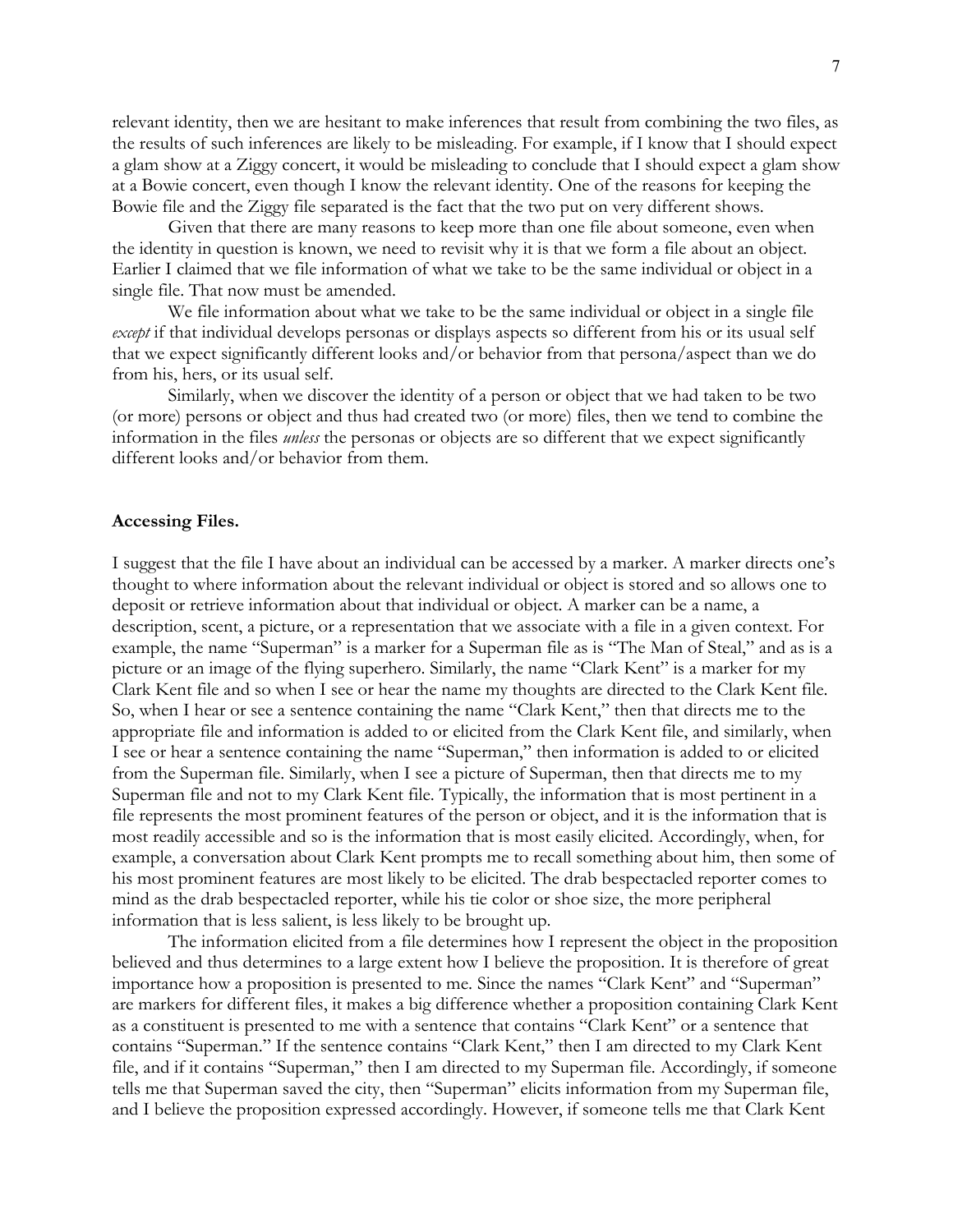saved the city, then "Clark Kent" elicits information from my Clark Kent file. The result is likely to be confusion or disbelief on my behalf, since the information elicited from the Clark Kent file has me represent the hero as Clark Kent and not as Superman and nothing in my Clark Kent file indicates that he, in that guise, has superpowers.

We can expect similar result if different types of markers for files are used. Suppose that I am shown a picture of Superman charging his way to a meteor and then moving it to a safe distance from Metropolis. The image of Superman is a marker for my Superman file and so that is the file that is accessed for past and additional information about the superhero. Superman's acts are perfectly consistent with the information that I already have about him and so this is just one more heroic act. Suppose on the other hand that I am shown a picture of Clark Kent in his drab suit charging towards the meteor and subsequently moving it. The picture of the journalist has me access my Clark Kent file. This time around the new information does not fit what I already know about Clark Kent, the journalist. The result is, again, likely to be confusion and disbelief.

### **Enlightened and Unenlightened Subjects.**

The file that I have on Clark Kent figures heavily in how I believe a singular proposition that has him as a constituent when the proposition is presented to me with a sentence containing "Clark" Kent." The file I have about him as Clark Kent is what I draw from when I entertain the proposition so presented, and it thus largely determines the way in which I believe the proposition. Similarly, when I believe a singular proposition that has Clark Kent as a constituent and the proposition is presented to me with a sentence containing the name "Superman," then the file that I have about Clark Kent as Superman is accessed and information is elicited from my Superman file. Accordingly, I believe the proposition in different ways when it is presented to me with the two different sentences.<sup>[14](#page-12-6)</sup>

The picture presented provides a simple explanation of why I might assent to (4) and not to (3) while being fully rational. The names used to refer to the object in the proposition expressed by the sentences elicit information from different files and so I believe the proposition expressed in different ways. If I am not aware of the identity of Clark Kent and Superman, then I treat the names as referring to different individuals and my files are set up on the assumption that they contain information about different individuals. The two sentences express the same singular proposition and so, as we wanted, substitution of coreferential names preserves truth value. However, we preserve our anti-substitution intuitions as we can explain those with different names used in the sentences expressing the proposition eliciting information from different files. If we focus on truth values, substitution is fine. Once we turn our attention to information, we resist substitution.

Suppose that I am enlightened about the identity of Clark Kent and Superman. My antisubstitution intuitions are still there, and for a good reason. If someone who has witnessed Superman saving the city tells me that Clark Kent saved the city, using the name "Clark Kent," then the use of the name "Clark Kent" prompts me to think of Clark Kent *as Clark Kent* saving the city and so indicates that he saved the city while in his Clark Kent persona; a highly unlikely scenario. The use of the name "Clark Kent" results in the Clark Kent file being accessed, and since the file does not contain information about Clark Kent *as Clark Kent* having super strength, the report of Clark Kent saving the city indicates that the superhero has revealed his identity to the public. Again, substitution of coreferential names, while preserving truth values, conveys and elicits very different information.

What if both I and my respondent are fully aware of Clark Kent being Superman? Even then we do not freely substitute the names when talking with each other. Since we are fully aware of the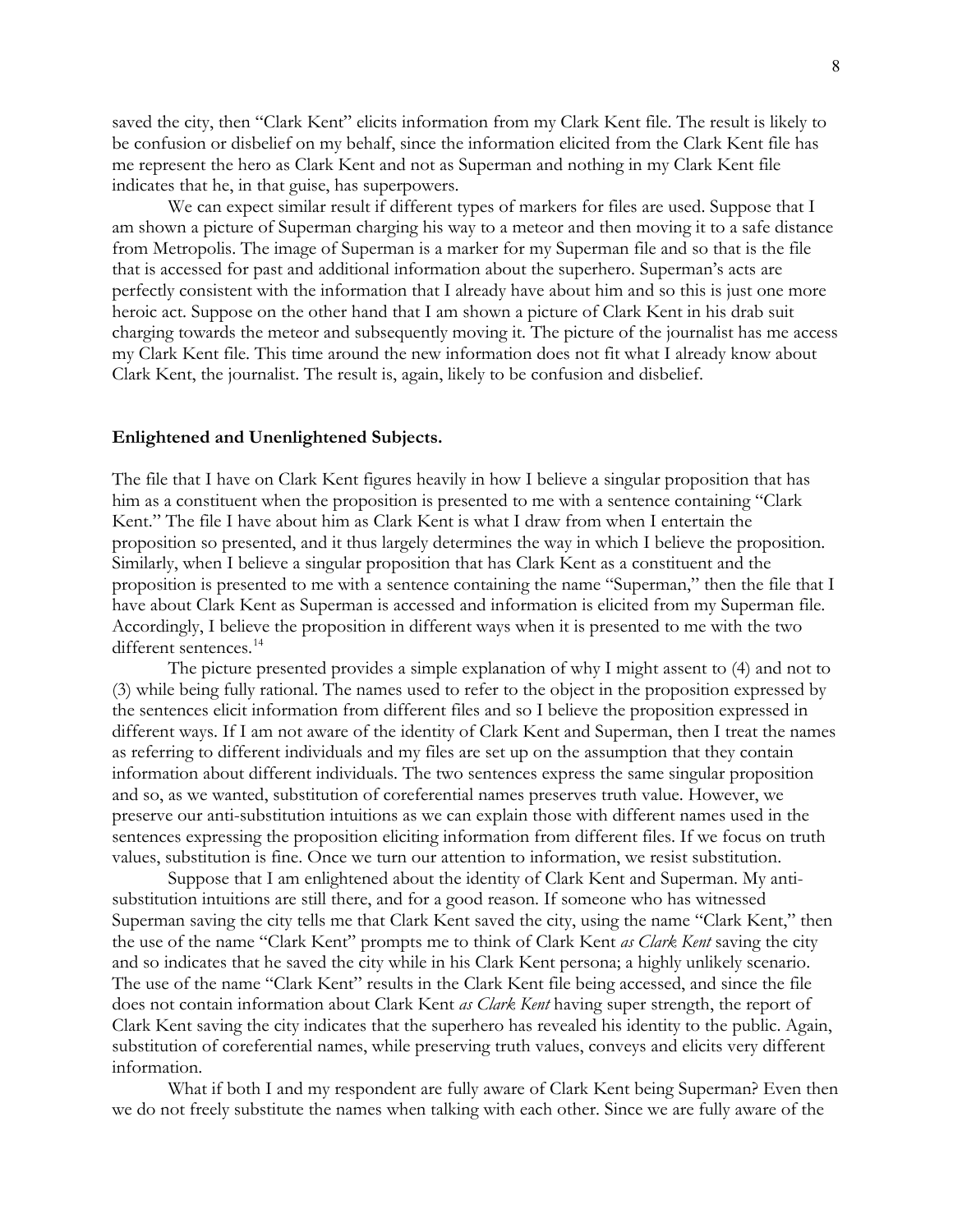dual lives that Clark Kent lives, we have two files for him; one for Clark Kent as Superman and one for Clark Kent as Clark Kent. If my respondent now reports that Clark Kent has saved the city, using the name "Clark Kent," then that conveys that Clark Kent done so in his Clark Kent guise and so has revealed his identity. The use of "Clark Kent" would direct me to my Clark Kent file, prompting me to think of the drab journalist saving the city. The result would at first be disbelief, and if I accepted the new information, then doing so would require a rather massive overhaul of the information that I have on Clark Kent and Superman.

Similarly, if a fellow music aficionado had told me in 2010 that Ziggy Stardust was preparing a tour, then I would have made efforts to attend one of the shows, fully expecting Ziggy to appear as Ziggy and playing Ziggy's music with the Spiders from Mars, his usual band. I would not have made the same effort had I been told that David Bowie was preparing a tour.

Even when I am in the know about the identity of Superman and Ziggy, I resist substitution in most situations because the information conveyed and/or elicited by a sentence containing the names "Clark Kent" or "Ziggy Stardust" is different than the information conveyed and/or elicited by a sentence containing the name "Superman" or the name "David Bowie." Contrary to Braun and Saul, there is no mistaken evaluation here. I am in the know about the identity, I might make all the relevant inferences, and I still resist substitution, the reason being that even though the two sentences express the same proposition the information conveyed and elicited is very different. The information does not affect the truth value of the proposition expressed, but it does affect the cogency of free substitution.

Let us revisit Saul's example of St Petersburg and Leningrad. The two problematic sentences were

9. Shostakovich always signaled his connections to the classical traditions of St Petersburg, even if he was forced to live in Leningrad.

and

10. Shostakovich always signaled his connections to the classical traditions of Leningrad even if he was forced to live in Leningrad.

Saul wrote that an enlightened speaker might utter (9) because she failed to make the relevant inferences. If she used her knowledge of the relevant identity and inferred (10) from (9), then that might give her a pause.

There is, I maintain, nothing odd about uttering (9), even after one has made all relevant inferences, because there is a systematic difference in the two uses of the name of the relevant city. It was known as Leningrad during most of the Soviet era, and St Petersburg both before the rise of the Soviet Union and after its fall. Because of this, it is very likely that people will speak of the city using the name "Leningrad" when they are talking about the city during the Soviet reign, and that they will use the name "St Petersburg" otherwise. For example, people talk about the siege of Leningrad and not the siege of St Petersburg during the second world war. So, while the enlightened speaker will know that St Petersburg and Leningrad are one city, the enlightened speaker will also know that the names refer to the city during different time periods. It makes sense, then, that the enlightened speaker will store information about the city from one time period in the St Petersburg file and information about the city from a different time period in the Leningrad file, and that includes information about a very different political climate during the time periods. Sentence (9) will therefore convey information to and/or elicit information from two different files. One file contains information about St Petersburg during the Soviet era, the other does not. Soviet officials appear to have been attentive to a similar distinction, as the following is true:

Shostakovich's signaling his connections to St Petersburg instead of to Leningrad resulted in him having to make a public recantation for some of his works!

Even when the relevant information is in place, there is nothing odd about the previous sentence.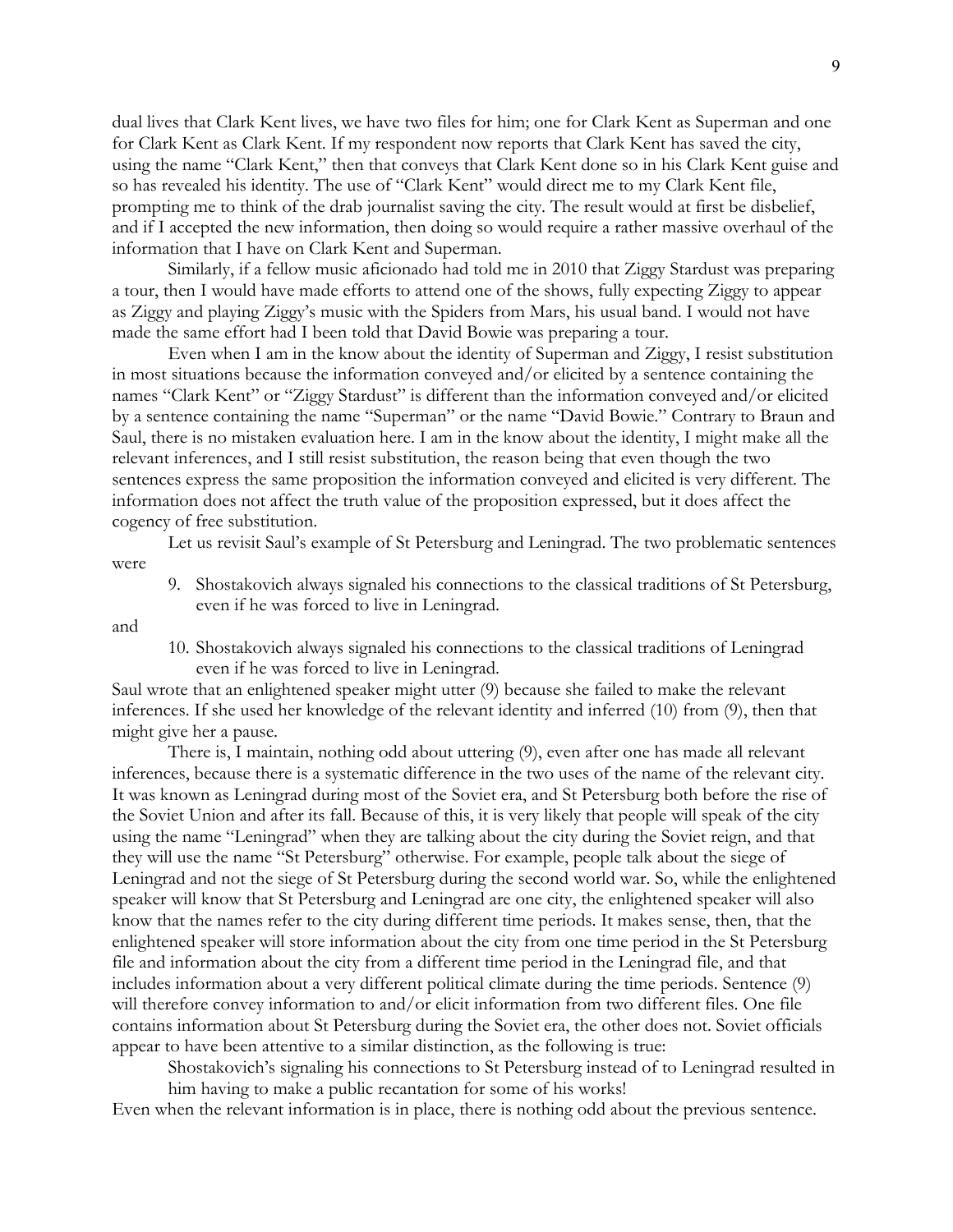### **When Substitutions are Permitted.**

It is evident that our choice of names is of great importance when making assertions as well as when reporting beliefs. If Lois sincerely assents to (4) and not to (3), then it certainly appears that (2) is true and (1) is not true. And if I utter (3) then I wrongly convey the information that Clark Kent *as Clark Kent* saved the city. The anti-substitution intuitions are alive and well. In spite of that the Millian holds that (3) and (4) as well as the embedded sentences in (1) and (2) express the same proposition and that the two simple sentences and the two belief reports have the same truth values.

If I see Superman deal with the meteor and report his feat to Lois by uttering (3), then that is likely to be met with disbelief and/or confusion, Lois not knowing about the identity. But it is likely to be met with the same reaction even if she knows about the identity, because my use of "Clark Kent" directs her to her Clark Kent file, and that file does not have information about Clark Kent doing these kinds of things in his Clark Kent guise.

Before finding out about Clark Kent's true identity Lois would readily accept (5) while she would not accept (6). Once she is in the know about the identity we still cannot freely substitute "Clark Kent" and "Superman" due to the names directing us to different files and thus conveying and eliciting different information. Similarly, before finding out about the identity, Lois would readily accept (7) and not (8), even though the sentences express the same proposition. Once she knows about the identity, she is likely to still accept (7) due to how the proposition is expressed. The information elicited will include that Clark Kent leaps more tall buildings in his Superman guise than in his Clark Kent guise. In the know or not, (8) will still be puzzling, as the information elicited is not coherent.

The discussion of Clark Kent and Superman helps explain why we readily accept (11) and not (12):

11. David Bowie released his last album in 2016.

12. Ziggy Stardust released his last album in 2016.

Here we have different information associated with different personas and so we need to clearly separate information files on the two personas. Note also that the example can be presented without using the names "David Bowie" and "Ziggy Stardust." We could, for example, use pictures of Bowie and Ziggy instead and we would readily accept the information with the Bowie picture and not with the Ziggy picture. The sentences as they stand express the same proposition, according to the Millian, but nevertheless we can only accept one of them as conveying or eliciting accurate information. In this case there is nothing odd about saying that Bowie's last album bears little resemblance to Ziggy's work.

The examples discussed so far are significantly different from the following. Suppose that I am talking with someone who knew Robert Zimmerman as a child and who never figured out that Zimmerman is Dylan. Suppose further that I know about my respondent's lack of knowledge about the relevant identity. In that case I choose my words so that they match the information I know my respondent possesses. Accordingly, I utter (13) and not (14).

13. Zimmerman had a successful music career.

14. Dylan had a successful music career.

Alternatively, I might quickly inform my respondent that Zimmerman has taken the name "Dylan" and then I can proceed and utter (14), thus passing on the relevant information.

However, there are contexts in which we can freely substitute since neither the truth value nor the information conveyed and/or elicited is affected by the substitution. Generally, I can freely substitute names if my audience is in the know about the relevant identity and it is not the case that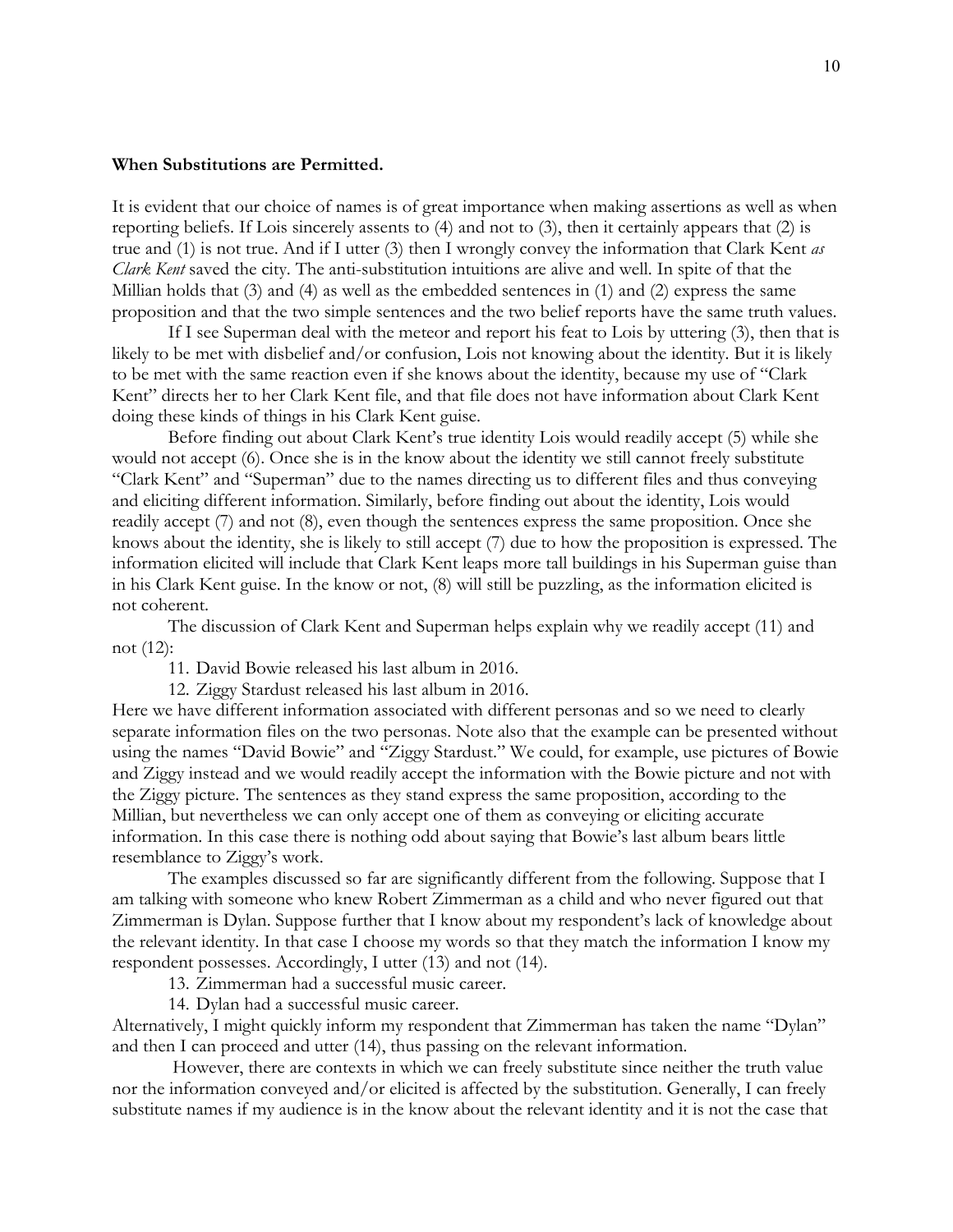the person named has developed a new identity or a persona. In that regard Zimmerman's name change is much like that of someone who takes the name of a long-time partner. His or her old friends can, in that case, talk about the person using either the old or the new name. Here I am, of course, assuming that there is not a significant character change that accompanies the name change.

What applies to simple sentences also applies to attitude reports. If I am reporting Stephen's belief to someone who is not in the know about the Clark Kent/Superman identity, then it at the very least misleading to say that if I told the person that Stephen believes that Clark Kent saved the city then I have informed her that Stephen believes that Superman saved the city. Sure, the embedded sentences in my belief reports express the same proposition and so the reports have the same truth values. But the two embedded sentences convey and elicit different information due to different names being employed in them. Assuming that most people have similar key information in their Clark Kent file, the former report conveys the information that Stephen believes that Clark Kent *as Clark Kent* saved the city. The information I thus convey about Stephen's beliefs is not accurate. On the other hand, I can accurately convey his beliefs with the latter report. And it would be outrageous to claim that if I report that Stephen believes that Kal El (Kent's given name on Krypton) saved the city, my respondent never having heard the name "Kal El," I thereby inform her that Superman saved the city. Even though the sentences "Kal El saved the city" and "Superman saved the city" express the same proposition, they convey and elicit very different information.<sup>[15](#page-12-7)</sup> While truth value is preserved with the substitution, the information conveyed and elicited prevents free substitution.

If I am reporting Stephen's belief to someone who is in the know about both of Clark Kent's names, then the same reasoning as above applies. My choice of names conveys information about how Stephen believes the proposition and so I need to choose my names accordingly.

Finally, in some cases we are not concerned with how a proposition is believed, but instead we are primarily concerned with retaining truth value. For example, when it comes to Zimmerman's childhood friend, then I can use either "Zimmerman" or "Dylan" when reporting her belief that the singer left his hometown at an early age. Assuming that I am reporting her belief to someone who only knows the singer by the name "Dylan," then I can substitute the name, thus adjusting to my audience, on the assumption that we are concerned with the proposition believed and not how it is believed.

As Kripke pointed out, simple sentences that contain different but codesignating names can raise different issues. He did not advocate or accept singular propositions as I do here, and he even speculated that we might have to give up the apparatus of propositions. My goal here has been twofold. First, to show that the Millian has resources that enable her to both accept singular propositions and explain our intuitions about the failure of substitutivity of coreferential names. Everyone, including the Millian, feels the intuitive pull against free substitutions when faced with sentences such as (3) and (4), and (5) and (6). Appealing to a three-place belief relation or to the hearer who is in the know about the relevant identity failing to draw all the inferences she should or could draw does not explain the extent of our intuitions. Simple sentences do not contain the belief relation that is present in attitude reports, and even when I am in the know about the relevant identity it seems evident that (5) and (6) can convey and elicit very different information. My second goal has been to provide an account that does not depend on a semantic solution to the problem of substitutivity. The solution I have provided does not depend on the meaning of names, as the same issues can be raised without the use of names, and the same explanations can be provided regardless of whether the issues are raised with names, picture, or scent.

# **Suggested readings**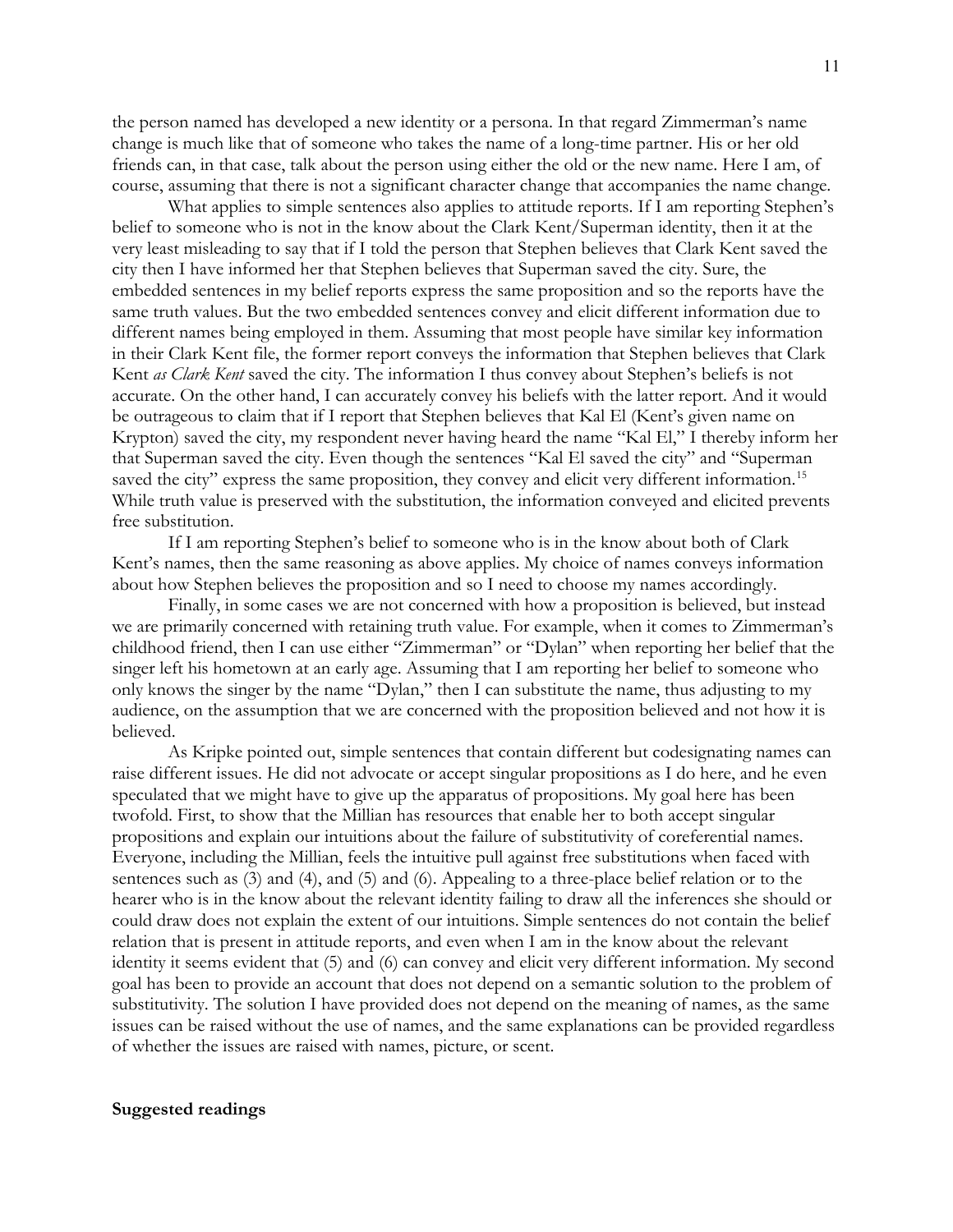Geirsson, Heimir. *Philosophy of Language and Webs of Information*, Routledge, 2013.

Goodman, R., Genone, J., and Kroll, N. (eds). *Singular Thought & Mental Files*, Oxford University Press, 2020.

Recanati, François. *Mental Files*, Oxford University Press, 2012.

Salmon, Nathan. *Frege's Puzzle*, The MIT Press, 1986.

Saul, Jennifer. *Simple Sentences, Substitution, and Intuitions*, Oxford University Press, 2007.

Braun, David. "Understanding Belief Reports." *The Philosophical Review* 107 (1998): 555-95. Braun, David, and Jennifer Saul. "Simple Sentences, Substitutions and Mistaken Evaluations."

*Philosophical Studies* 111 (2002): 1-41.

Geirsson, Heimir. "Justification and Relative Apriority." *Ratio* 12 (1999): 148-61.

———. "Justification and Ways of Believing." *Disputatio* 12 (2002): 43-53.

———. *Philosophy of Language and Webs of Information.* New York: Routledge, 2013.

Kripke, Saul. *Naming and Necessity.* Cambridge: Harvard University Press, 1980.

Lawlor, Krista. *New Thoughts About Old Things: Cognitive Policies as the Ground of Singular* 

*Concepts.* Studies in Philosophy. Edited by Robert Nozick. New York: Garland Publishing, 2001. Perry, John. *The Problem of the Essential Indexical.* New York: Oxford University Press, 1993.

Recanati, François. "Reference and Singular Thought." In *The Routledge Handbook of Linguistic Reference*, edited by Stephen Biggs and Heimir Geirsson: Routledge, 2020.

Recanati, François *Mental Files.* Oxford: Oxford University Press, 2012.

Salmon, Nathan. *Frege's Puzzle.* Cambridge: The MIT Press, 1986.

Saul, Jennifer. "The Pragmatics of Attitude Ascriptions." *Philosophical Studies* 92 (1998): 363-89.

———. *Simple Sentences, Substitution, and Intuitions.* Oxford: Oxford University Press, 2007.

Soames, Scott. *Beyond Rigidity: The Unfinished Semantic Agenda of Naming and Necessity.* New York: Oxford University Press, 2002.

Believing," *Disputatio* 12 (2002); *Philosophy of Language and Webs of Information* (New York: Routledge, 2013).

Sentences, Substitutions and Mistaken Evaluations," *Philosophical Studies* 111 (2002).

<span id="page-11-6"></span><sup>7</sup> Ibid., 136.

<span id="page-11-0"></span><sup>&</sup>lt;sup>1</sup> Granted, some argue that pictures can have semantic properties. However, the case for that is far from settled and, at this time, I think we should be open to the idea that pictures do not have semantic properties. Additionally, one can construct examples involving Frege puzzle cases that are based on smell and not pictures and, arguably, smell does not have semantic properties.

<span id="page-11-1"></span><sup>&</sup>lt;sup>2</sup> Note that I do not discuss knowledge context in this paper. I have argued elsewhere that while one can plausibly claim that if one believes that Clark Kent is Clark Kent, then one believes that Clark Kent is Superman, since the two sentences express the same proposition, it doesn't follow that if one knows the trivial identity statement one also knows that Clark Kent is Superman. Knowledge brings with it justification, and one can be justified in believing a proposition when apprehended in one way and not so justified when it is apprehended in a different way. While the Babylonian astronomers knew that Hesperus is Hesperus, it took them centuries to acquire the justification for believing that Hesperus is Phosphorus. For more on this, see Heimir Geirsson, "Justification and Ways of

<span id="page-11-2"></span><sup>3</sup> Jennifer Saul, "The Pragmatics of Attitude Ascriptions," *Philosophical Studies* 92 (1998); David Braun, "Understanding Belief Reports," *The Philosophical Review* 107 (1998); David Braun and Jennifer Saul, "Simple

<span id="page-11-3"></span><sup>4</sup> See their "Simple Sentences, Substitutions and Mistaken Evaluations." Saul continues to develop this line in Jennifer Saul, *Simple Sentences, Substitution, and Intuitions* (Oxford: Oxford University Press, 2007).

<span id="page-11-4"></span><sup>5</sup> Braun and Saul, "Simple Sentences, Substitutions and Mistaken Evaluations," 17.

<span id="page-11-5"></span><sup>6</sup> Saul, *Simple Sentences, Substitution, and Intuitions*, 128-30.